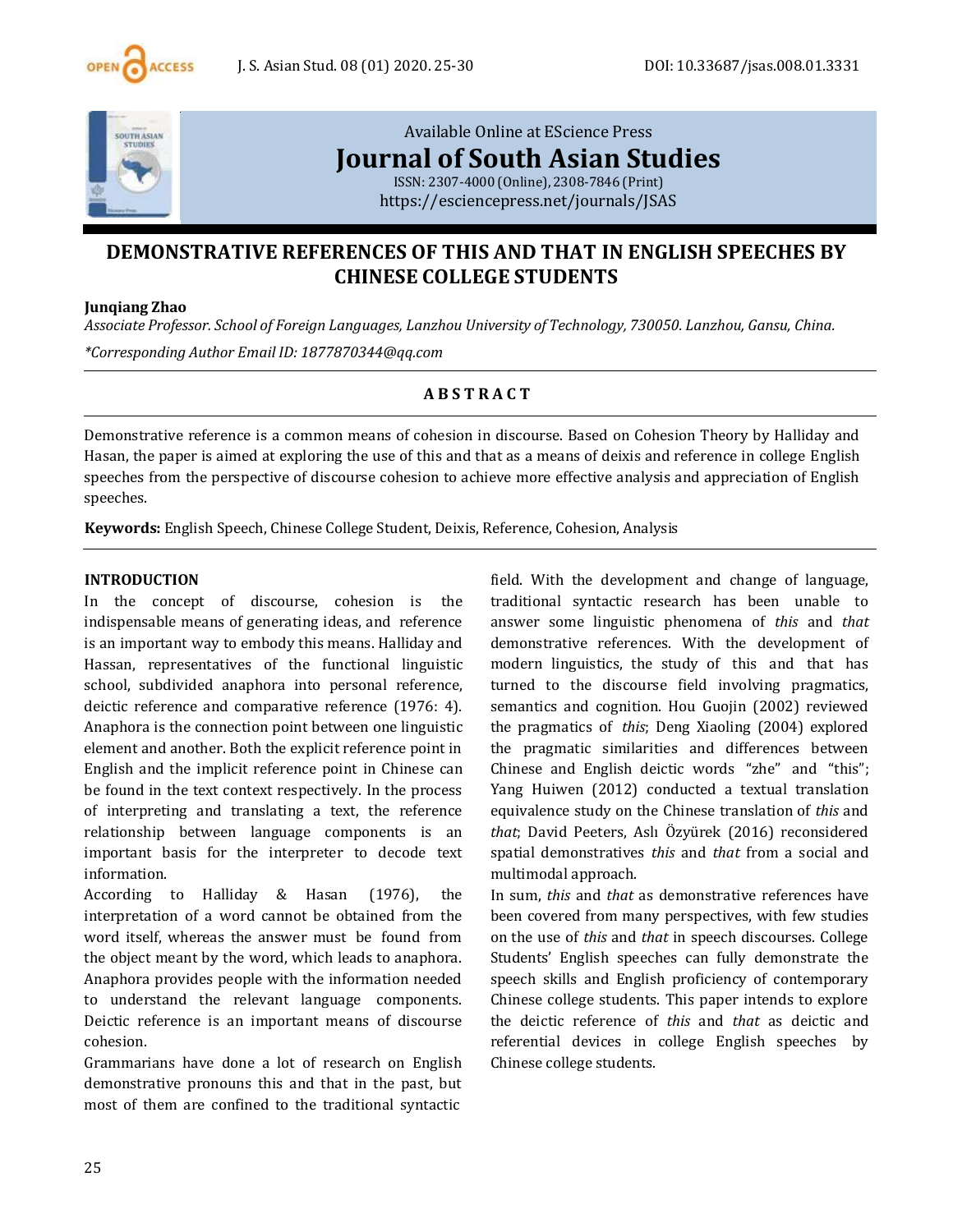#### **RESEARCH DESIGN**

#### **Research questions**

This study aims to analyze the frequency of *this* and *that* as determiners and pronouns, and *that* as conjunctions in English speeches by Chinese college students, together with their contextual analysis in College English speeches. As demonstrative pronouns, *this* and *that* can be used as a subject, an object, a predicative, etc., to refer back or avoid repetition; as determiners, they can be followed by various common nouns, that is, individual nouns, collective nouns, material nouns and abstract

nouns. What are their specific usages in college English speeches when used as demonstrative pronouns and determiners? How is the correlation manifested in students' speeches accordingly?

## **Research corpus**

The corpus of this paper is a total of 40 college English speeches by the winners of Chinese National English speech contests. Students choose different topics to give speeches. The content involves politics, economy, society, campus, personal life and so on. The brief information of 40 college English speeches is shown in Table 1.

Table 1. General description of 40 College English Speeches.

| Length                                   |          | Text Complexity |         | Lexical Density |           | Reference Density |           |           |
|------------------------------------------|----------|-----------------|---------|-----------------|-----------|-------------------|-----------|-----------|
| Number                                   | Words in | Av. Word        | Av.     | Lexemes         | Lexemes   | 1 n               | ۷p        | 3p        |
| of                                       | segments | Length          | Segment | per             | % of text | Reference         | Reference | Reference |
| segments                                 |          |                 | Length  | segment         |           |                   |           |           |
| 26604                                    | 26470    | 4.54            | 0.99    | 0.47            | 47.58%    | 5.52%             | 0.72%     | 3.17%     |
| Course This table was made by the outhor |          |                 |         |                 |           |                   |           |           |

Source: This table was made by the author.

As can be seen from Table 1, the average length of each speech is less than 200 words, whereas each speech has to be powerful and persuasive in diction. The second person pronouns of the 40 speakers were used the least and the first person pronouns were used the most. This is because the second person often produces a hint that separates the speaker from the listener. The first person is convenient for the expression of subjective psychology, which is highly infectious and easy to express emotions.

#### **Research method**

In this paper, qualitative and quantitative analysis methods are used. Qualitative research in this paper refers to cohesive devices, with each speech carefully being analyzed to identify and confirm the language environment in which this and that are used as determiners and pronouns respectively in 40 speeches. In this paper, the quantitative research is accurate with Corpus tool and SPSS17.0 software being used to count the frequency of *this* and *that*, and to analyze the

correlation of the same usage of *this* and *that*, for the accuracy and objectivity of data analysis.

According to the classification of referential means, the software annotation mainly refines the usage of *this* and *that* as qualifier and pronoun, and *that* as conjunction respectively. After the framework being set in the software, each speech is coded and the targets are counted.

#### **RESULTS AND DISCUSSION**

As for pronouns, *this* and *that* can function as a subject, an object and a predicative in a sentence; *that* can also appear at the beginning of attributive clauses as relative pronouns; as determiners, they can be followed by single nouns, collective nouns, material nouns and abstract nouns; as conjunctions, *that* can be located at the beginning of subject clauses, predicative clauses, object clauses and appositive clauses. Table 2 shows the frequency of *this* and *that* in 40 College English speeches.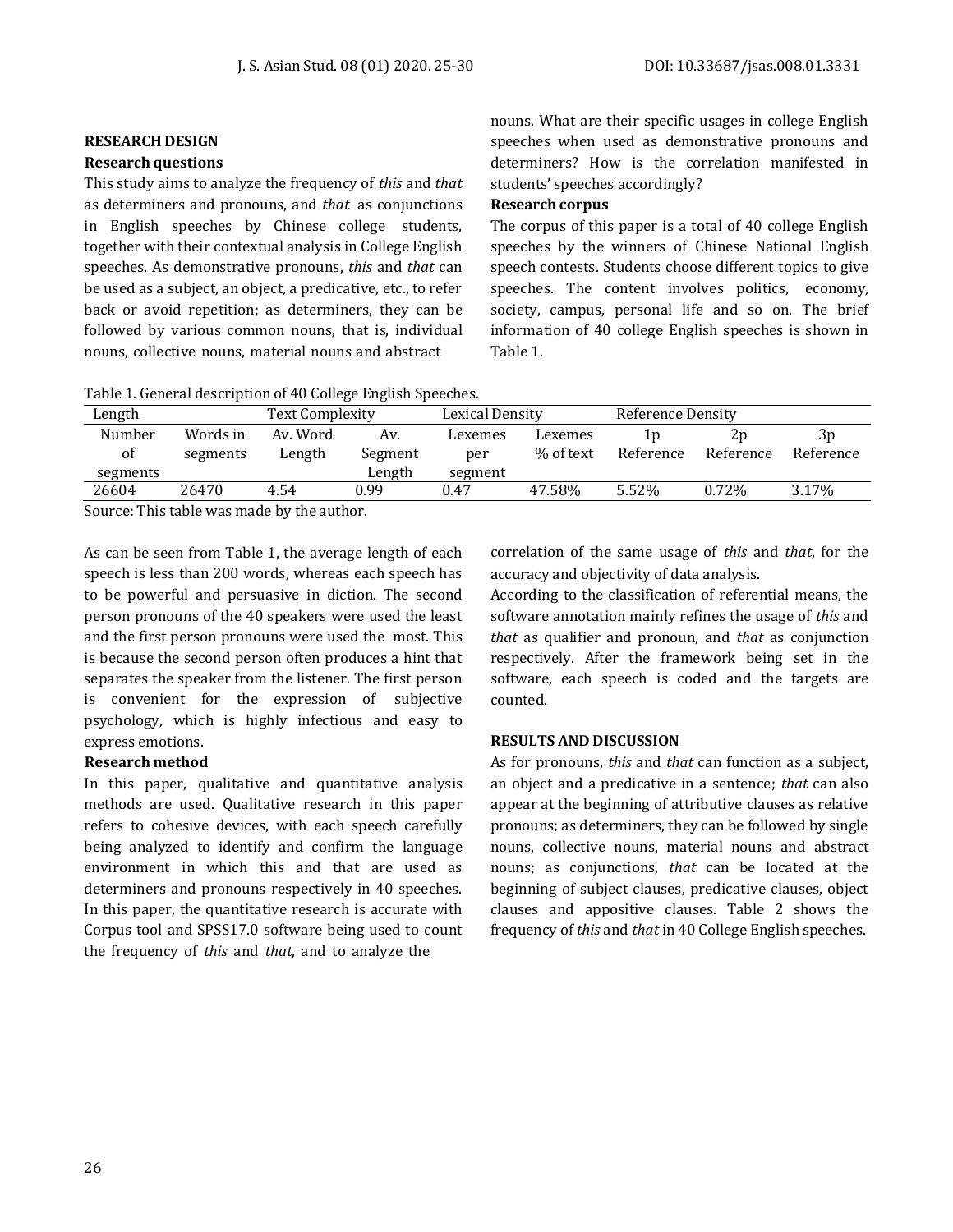| Total | Word                   |                   | Type                       | Feature             | Percent | N  |
|-------|------------------------|-------------------|----------------------------|---------------------|---------|----|
| 411   | This                   | $($ $\Sigma$ 162, | Pronoun                    | Subject             | 66.7%   | 28 |
|       | 39.4%)                 |                   | $(242, 25.9\%)$            | Object              | 31%     | 13 |
|       |                        |                   |                            | Predicative         | 2.4%    | 1  |
|       |                        |                   | Determiner ( $\Sigma$ 120, | +individual noun    | 45.8%   | 55 |
|       |                        |                   | 74.1%)                     | +collective noun    | 24.2%   | 29 |
|       |                        |                   |                            | +material noun      | 5%      | 6  |
|       |                        |                   |                            | +abstract noun      | 25%     | 30 |
|       | That                   |                   | Pronoun                    | Subject             | 18.4%   | 16 |
|       | $(\Sigma 249, 60.6\%)$ |                   | $(587, 34.9\%)$            | Object              | 11.5%   | 10 |
|       |                        |                   |                            | Predicative         | 2.3%    | 2  |
|       |                        |                   |                            | Relative pronoun    | 67.8%   | 59 |
|       |                        |                   | Determiner ( $\Sigma$ 24,  | +individual noun    | 45.8%   | 11 |
|       |                        |                   | $9.6\%$                    | +collective noun    | $0.0\%$ | 0  |
|       |                        |                   |                            | +material noun      | 4.2%    |    |
|       |                        |                   |                            | +abstract noun      | 50.0%   | 12 |
|       |                        |                   | Conjunction                | +subjective clause  | 9.4%    | 13 |
|       |                        |                   | $(2138, 55.4\%)$           | +objective clause   | 65.9%   | 91 |
|       |                        |                   |                            | +predicative clause | 8.0%    | 11 |
|       |                        |                   |                            | +appositive clause  | 16.7%   | 23 |

Table 2. *This* and *That* as determiners and pronouns, *That* as conjunctions.

Source: This table was made by the author.

As can be seen from Table 2, *this* is mainly used as a subject in the speech, whereas *that* is mainly used as a relative pronoun to lead a clause; *this* and *that* are mainly followed by individual nouns when they are used as determiners; *that* as conjunctions, leading objective clauses the most, while the predicative clauses and subject clause the least. As for pronouns, *that* is used more frequently than *this*; while as determiners, *that* is used less frequently. When used in a text, *this* and *that* together with the referent can play an important role in the text structure cohesion, the anaphora being essential in the context of the discourse.

The deictic usage of *this* and *that* means that their referents and their meanings in sentences can be confirmed only under the explicit contexts. Without the specific context, their referential contents or information will be ambiguous. Table 3 presents the language environment of *this* and *that* in 40 English speeches by Chinese college students.

In Table 3, six pairs of related samples being presented in the T-test, with *this* as a subject, an object and *that* as a subject, an object respectively, because P-value is greater than 0.05, there is no significant correlation.

However, when *this* and *that* being followed by individual nouns, P-value is less than 0.01, indicating a significant correlation. Table 4 partial correlation analysis is used to analyze the correlation between *this* and *that* as determiners used after individual nouns, collective nouns, material nouns and abstract nouns respectively.

Table 4 shows the variables that may affect the linear correlation between two variables. When the total amount of *this* and *that* as determiners being controlled, whether there is any correlation between these nouns following *this* and *that*, it can be seen from the table that the correlation between *this* followed by individual nouns and collective nouns is stronger than the correlation between *this* followed by material nouns and abstract nouns. As for the use of nouns used after *that*, there is no correlation between collective nouns and individual nouns, material nouns and collective nouns, abstract nouns and collective nouns. Table 5 partial correlation analysis shows the correlation between *this* and *that* as pronouns and their use as subjects, objects and predicatives respectively.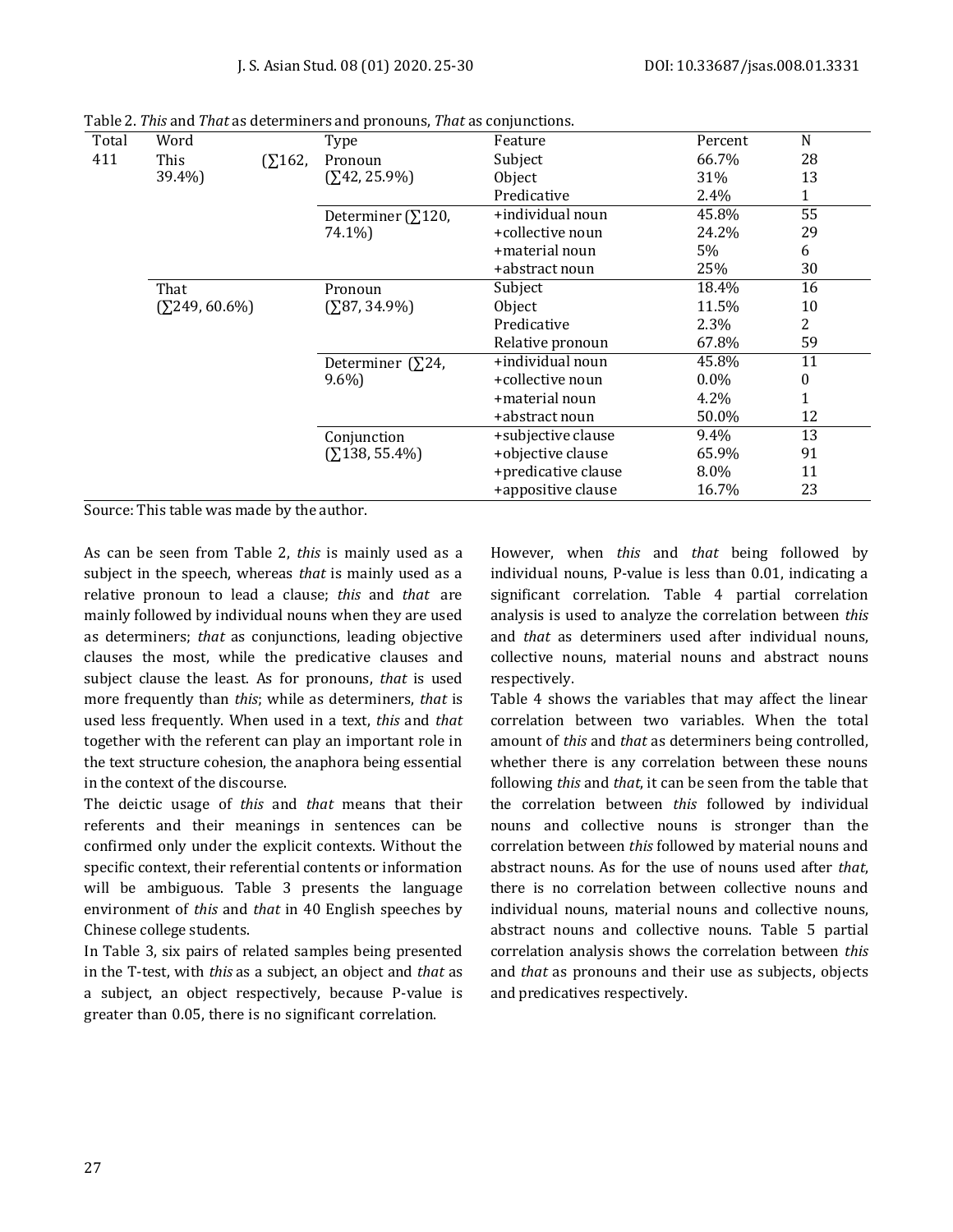| Pairs  | Pair name                         | Mean     | Std.<br>Deviation | Std.<br>Error<br>Mean |          | 95% Confidence<br>Interval of the<br>Difference | t        | $Sig. (2-$<br>tailed) |
|--------|-----------------------------------|----------|-------------------|-----------------------|----------|-------------------------------------------------|----------|-----------------------|
|        |                                   |          |                   |                       | Lower    | Upper                                           |          |                       |
| Pair 1 | This as a pronoun -               | $-1.731$ | 4.295             | .842                  | $-3.465$ | .004                                            | $-2.055$ | .050                  |
|        | That as a pronoun                 |          |                   |                       |          |                                                 |          |                       |
| Pair 2 | This as a determiner-             | 3.692    | 7.817             | 1.533                 | .535     | 6.850                                           | 2.409    | .024                  |
|        | That as a determiner              |          |                   |                       |          |                                                 |          |                       |
| Pair 3 | This as a subject -               | .462     | 1.392             | .273                  | $-101$   | 1.024                                           | 1.690    | .103                  |
|        | That as a subject                 |          |                   |                       |          |                                                 |          |                       |
| Pair 4 | This as an object -               | .115     | .653              | .128                  | $-148$   | .379                                            | .901     | .376                  |
|        | That as an object                 |          |                   |                       |          |                                                 |          |                       |
| Pair 5 | This followed by individual       | 1.692    | 2.346             | .460                  | .745     | 2.640                                           | 3.679    | .001                  |
|        | nouns - That followed by          |          |                   |                       |          |                                                 |          |                       |
|        | individual nouns                  |          |                   |                       |          |                                                 |          |                       |
| Pair 6 | This followed by abstract nouns - | .692     | 1.594             | .313                  | .048     | 1.336                                           | 2.214    | .036                  |
|        | That followed by abstract nouns   |          |                   |                       |          |                                                 |          |                       |

### Table 3. Paired sample T-test

Source: This table was made by the author.

## Table 4. Correlation analysis (*this*, *that* as determiners).

|             |                          |                         | Nouns following This |                      |          |          |  |  |
|-------------|--------------------------|-------------------------|----------------------|----------------------|----------|----------|--|--|
|             | <b>Control Variables</b> | individual              | collective           | material             | abstract |          |  |  |
|             |                          |                         | nouns                | nouns                | nouns    | nouns    |  |  |
| <b>This</b> | individual nouns         | Correlation             | 1.000                | $-686$               | $-444$   | $-511$   |  |  |
| as a        | following this           | Significance (2-tailed) |                      | .000                 | .026     | .009     |  |  |
| determiner  | collective nouns         | Correlation             | $-686$               | 1.000                | .670     | $-251$   |  |  |
|             | following this           | Significance (2-tailed) | .000                 |                      | .000     | .225     |  |  |
|             | material nouns           | Correlation             | $-444$               | .670                 | 1.000    | $-360$   |  |  |
|             | following this           | Significance (2-tailed) | .026                 | .000                 |          | .077     |  |  |
|             | abstract nouns           | Correlation             | $-511$               | $-251$               | $-360$   | 1.000    |  |  |
|             | following this           | Significance (2-tailed) | .009                 | .225                 | .077     |          |  |  |
|             |                          |                         |                      | Nouns following That |          |          |  |  |
|             | <b>Control Variables</b> |                         | individual           | collective           | material | abstract |  |  |
|             |                          |                         | nouns                | nouns                | nouns    | nouns    |  |  |
| That        | individual nouns         | Correlation             | 1.000                |                      | .065     | $-894$   |  |  |
| as a        | following that           | Significance (2-tailed) |                      | $\blacksquare$       | .758     | .000     |  |  |
| determiner  | collective nouns         | Correlation             |                      | 1.000                |          | ä,       |  |  |
|             | following that           | Significance (2-tailed) |                      |                      |          |          |  |  |
|             | material nouns           | Correlation             | .065                 | $\ddot{\phantom{a}}$ | 1.000    | $-505$   |  |  |
|             | following that           | Significance (2-tailed) | .758                 | $\blacksquare$       |          | .010     |  |  |
|             | abstract nouns           | Correlation             | $-894$               | $\blacksquare$       | $-505$   | 1.000    |  |  |
|             | following that           | Significance (2-tailed) | .000                 |                      | .010     |          |  |  |

Source: This table was made by the author.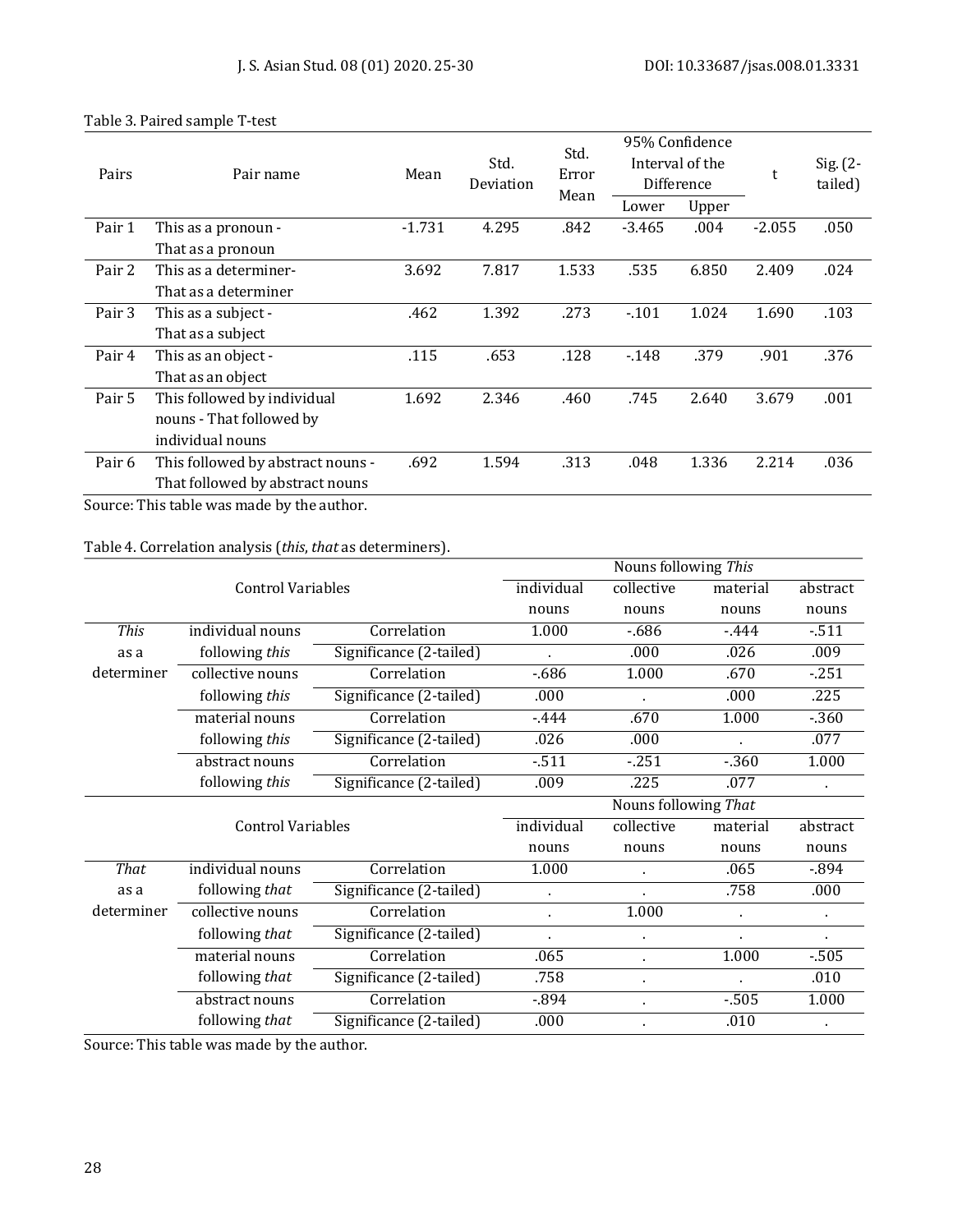| <b>Control Variables</b> |                       |                         | This as a pronoun |             |         |               |  |  |
|--------------------------|-----------------------|-------------------------|-------------------|-------------|---------|---------------|--|--|
|                          |                       |                         | $1.11 - 1.1$      |             | $1 + 1$ | 11.7.74       |  |  |
|                          | as a subject          | Correlation             | 1.000             | $-926$      | $-238$  |               |  |  |
|                          |                       | Significance (2-tailed) |                   | .000        | .251    |               |  |  |
| This as a                | as an object          | Correlation             | $-926$            |             | $-145$  |               |  |  |
| pronoun                  |                       | Significance (2-tailed) | .000              | $\bullet$   | .490    |               |  |  |
|                          |                       | Correlation             | $-238$            | $-145$      | 1.000   |               |  |  |
|                          | as a predicative      | Significance (2-tailed) | .251              | .490        |         |               |  |  |
| Control Variables        |                       |                         | That as a pronoun |             |         |               |  |  |
|                          |                       |                         | as a subject      | an<br>as    | as<br>a | as a relative |  |  |
|                          |                       | object                  |                   | predicative | pronoun |               |  |  |
|                          | as a subject          | Correlation             | 1.000             | $-407$      | .264    | $-838$        |  |  |
|                          |                       | Significance (2-tailed) |                   | .044        | .202    | .000          |  |  |
|                          | as an object          | Correlation             | $-407$            | 1.000       | $-117$  | $-145$        |  |  |
| That as                  |                       | Significance (2-tailed) | .044              |             | .578    | .490          |  |  |
| a<br>pronoun             | as a predicative      | Correlation             | .264              | $-117$      | 1.000   | $-333$        |  |  |
|                          |                       | Significance (2-tailed) | .202              | .578        |         | .104          |  |  |
|                          | as a relative pronoun | Correlation             | $-838$            | $-145$      | $-333$  | 1.000         |  |  |
|                          |                       | Significance (2-tailed) | .000              | .490        | .104    | $\sim$        |  |  |

#### Table 5. Correlation analysis (*this*, *that* as pronouns).

Source: This table was made by the author.

It can be seen from Table 5 that the correlation between *this* as a subject and as an object is the strongest, while the correlation between *this* as an object and as a predicative is the weakest; *that* as a subject and as a relative pronoun being the strongest, and *that* as an

object and a predicative being the weakest.

Table 6 presents the correlation between *that* as a conjunction and its leading a subjective clause, an objective clause, a predicative clause and an appositive clause respectively.

**Table 6:**Correlation analysis (*that* as a conjunction)

|                         | Control Variables   |                         |        | Clauses after that |              |            |  |  |
|-------------------------|---------------------|-------------------------|--------|--------------------|--------------|------------|--|--|
|                         |                     |                         |        | objective          | predicative  | appositive |  |  |
|                         |                     |                         |        | clauses            | clauses      | clauses    |  |  |
|                         | subjective clauses  | Correlation             | 1.000  | $-361$             | $-152$       | $-141$     |  |  |
|                         | following that      | Significance (2-tailed) |        | .076               | .469         | .500       |  |  |
|                         | objective clauses   | Correlation             | $-361$ | 1.000              | $-211$       | $-693$     |  |  |
| That as<br><sup>2</sup> | following that      | Significance (2-tailed) | .076   |                    | .312         | .000       |  |  |
| conjunction             | predicative clauses | Correlation             | $-152$ | $-211$             | 1.000        | $-307$     |  |  |
|                         | following that      | Significance (2-tailed) | .469   | .312               | $\mathbf{r}$ | .135       |  |  |
|                         | appositive clauses  | Correlation             | $-141$ | $-693$             | $-307$       | 1.000      |  |  |
|                         | following that      | Significance (2-tailed) | .500   | .000               | .135         |            |  |  |

Source: This table was made by the author.

It can be seen from Table 6 that when *that* is used as a conjunction, the correlation between its leading an objective clause and an appositive clause is the greatest, while the correlation between its leading a subjective clause and an appositive clause is the weakest.

#### **CONCLUSION**

Being a powerful means of communication, speeches are demanding in language use. In speech contests, students express their opinions and display their speech skills. Speech contests are supposed not only to be novel in